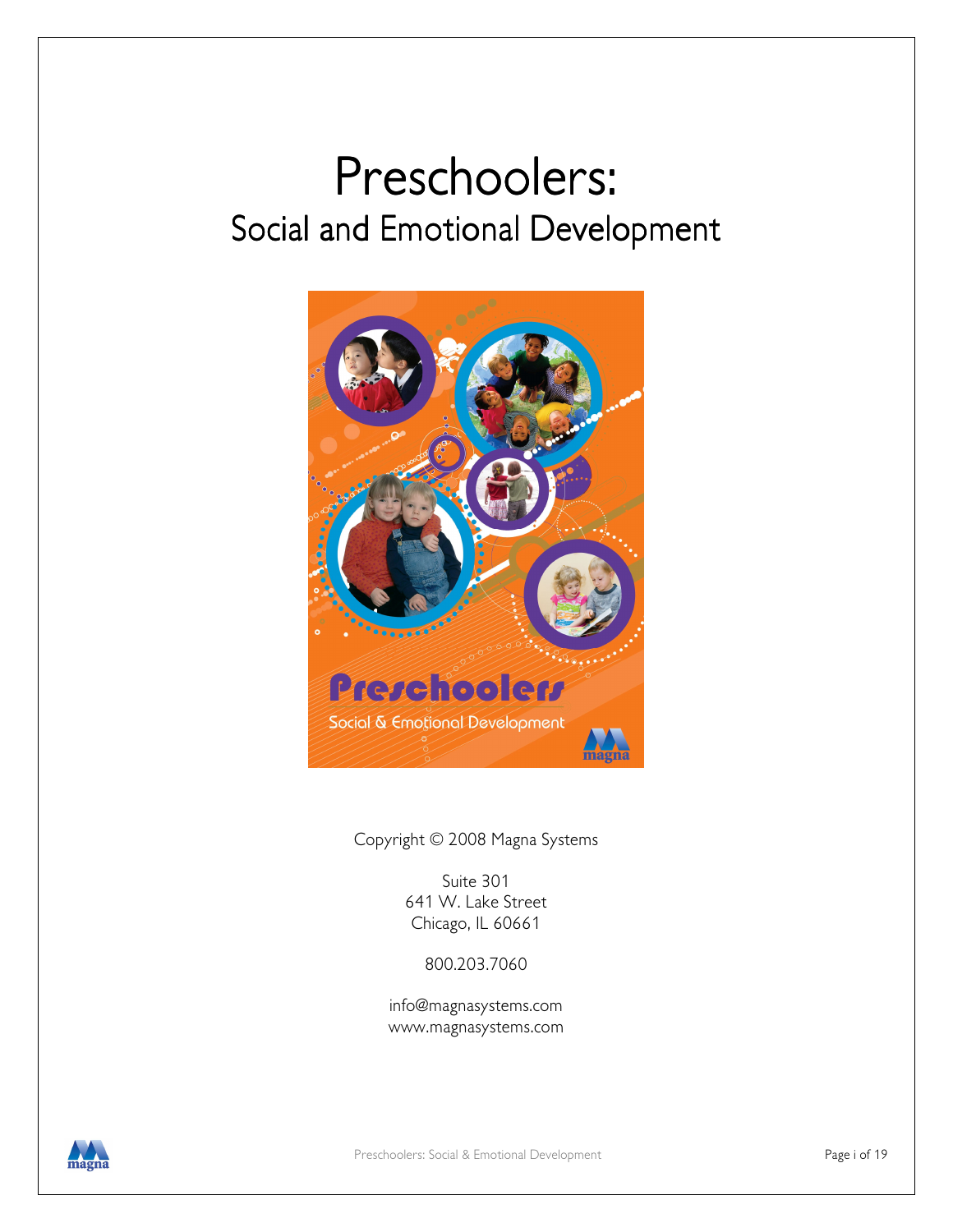## Preschoolers: Social and Emotional Development

#### Legal Niceties

#### The Video

Copyright ©2008 Magna Systems.

This video program is protected under U.S. copyright law. No part of this video may be reproduced or transmitted by any means, electronic or mechanical, without the written permission of the Publisher, except where permitted by law.

This Teaching Guide

Copyright © 2008 Magna Systems.

This teaching guide is copyrighted according to the terms of the Creative Commons non-commercial license (http://creativecommons.org/licenses/by-nc/2.5/). It may be reproduced, in its part or its entirety, for classroom use. No part of this guide may be reproduced for sale by any party.

You are free:

- to copy, distribute, display, and perform the work.
- to make derivative works.

Under the following conditions:

- Attribution. You must attribute the work to Learning Seed.
- Noncommercial. You may not use this work for commercial purposes.
- For any reuse or distribution, you must make clear to others the license terms of this work.
- Any of these conditions can be waived if you get permission from the copyright holder.

#### **Credits**

Executive Producer: Kathleen O. Ryan Compilation: Kathleen O. Ryan Writer: Kathleen O. Ryan Copy Editor: Jennifer Smith Producer: Kathleen O. Ryan Director: Michael Poglitsch Editor: Michael Poglitsch Narrator: Darbi Worley Consultant: Dr. Thomas Knestrict

Learning Seed Catalog and ISBN Numbers **Learning Seed Catalog and ISBN Numbers** Our Guarantee

DVD MG-2008-08-DVD ISBN 1-55740-507-7 **Closed Captioning Closed Captioning Closed Captioning** 

This program is closed-captioned. This program is closed-captioned.

The Video This Teaching Guide

Please contact us with any questions or concerns at:

641 W. Lake Street Chicago, IL 60661 800.203.7060

info@magnasystems.com www.magnasystems.com

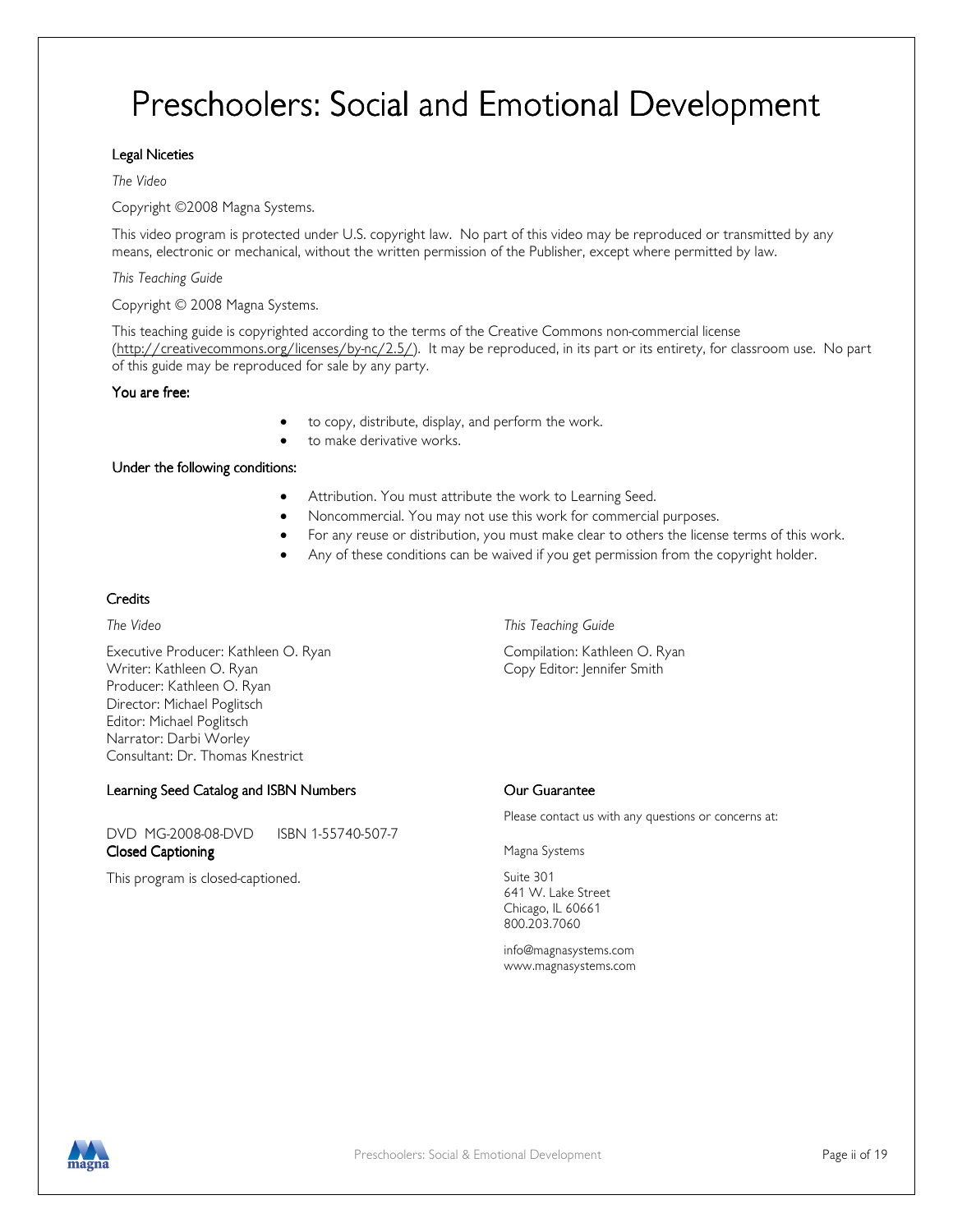## Preschoolers

### Using This Guide/Using This Video

- Before watching this video, ask students to recount a favorite memory from when they were a preschooler regarding a friendship they had with a peer.
- Use questions and activities for class discussion, small group activity, homework, or assessment.

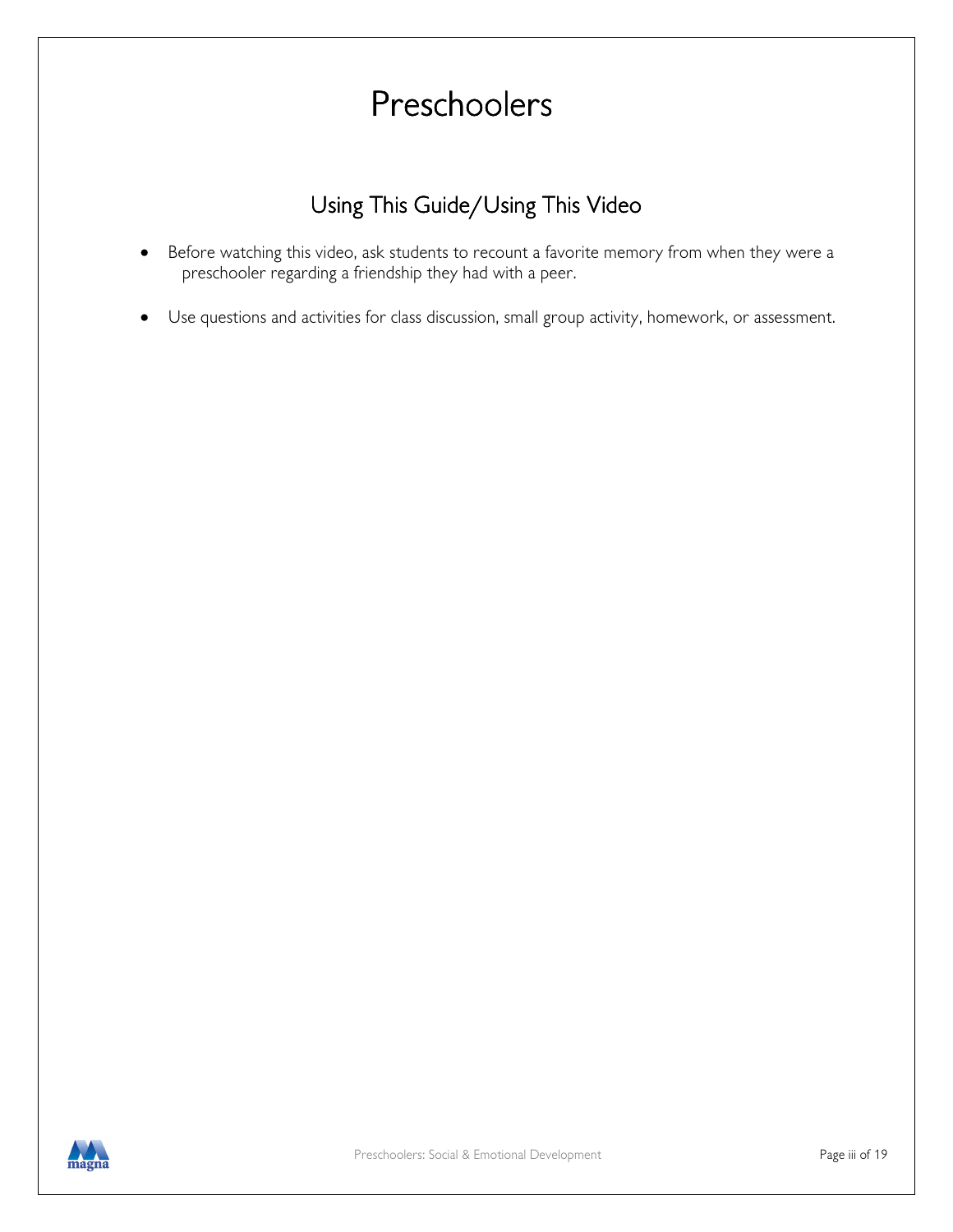## Preschoolers: Social and Emotional Development

### Table of Contents

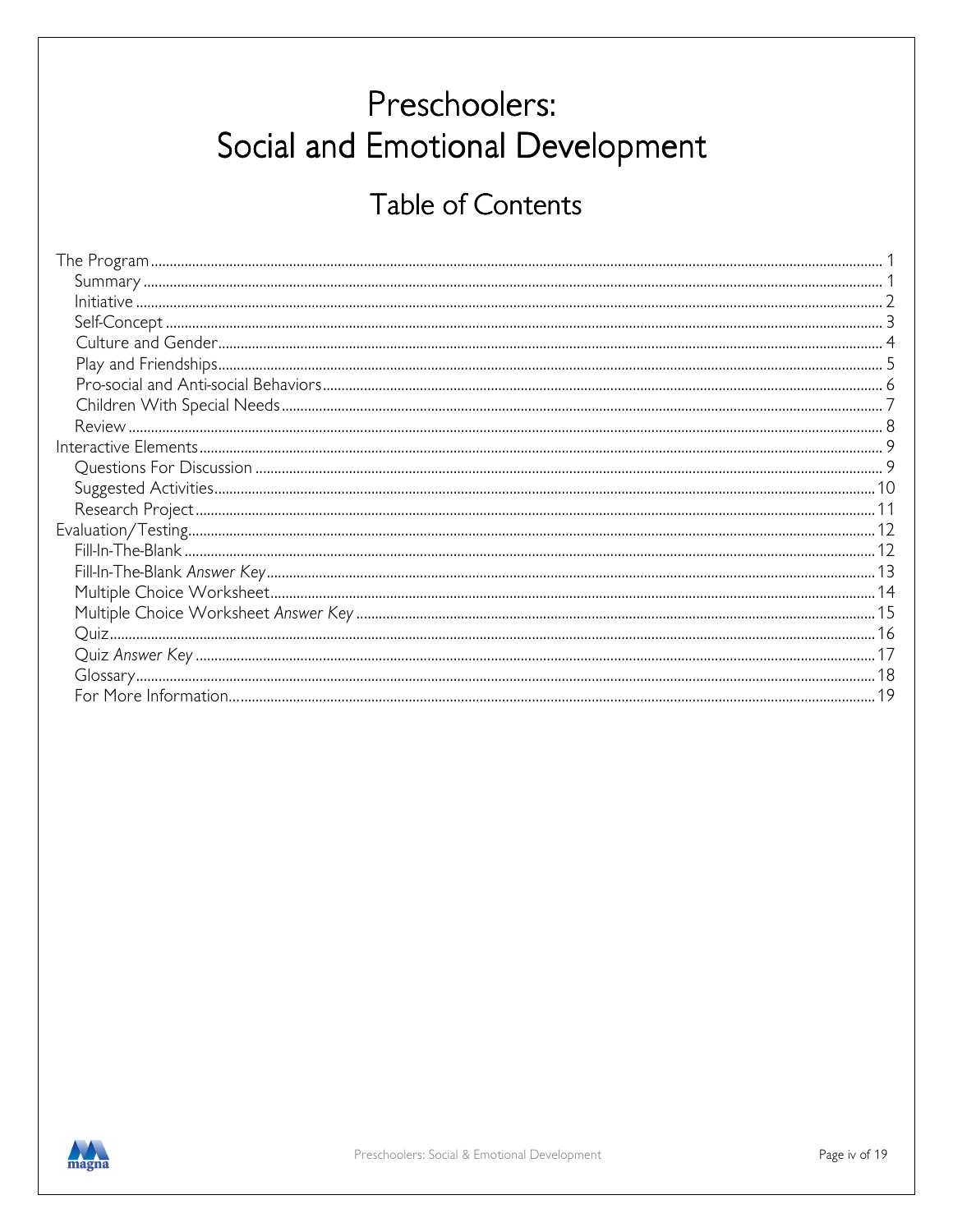## The Program Summary

Between the ages of three and five, preschoolers learn about themselves and their world as they take on new roles outside of their homes and families. They become more assertive and try new things on their own. As they learn to play cooperatively, they begin to forge friendships. Once they learn to identify their emotions and realize that other people have the same kinds of feelings, they can begin to empathize and form meaningful relationships.

#### Key points:

- Preschoolers are children between the ages of three and five.
- They develop a social an emotional skill set that allows them to develop a self-concept and learn how to interact with others.
- Initiative is a crucial component to a preschooler's development.
- Culture and gender affect their social and emotional development.
- Children learn and progress through various stages of play.
- Some preschoolers have challenging conditions that can affect their social and emotional development.
- Children with special needs are often included with typically developing children in classroom environments.

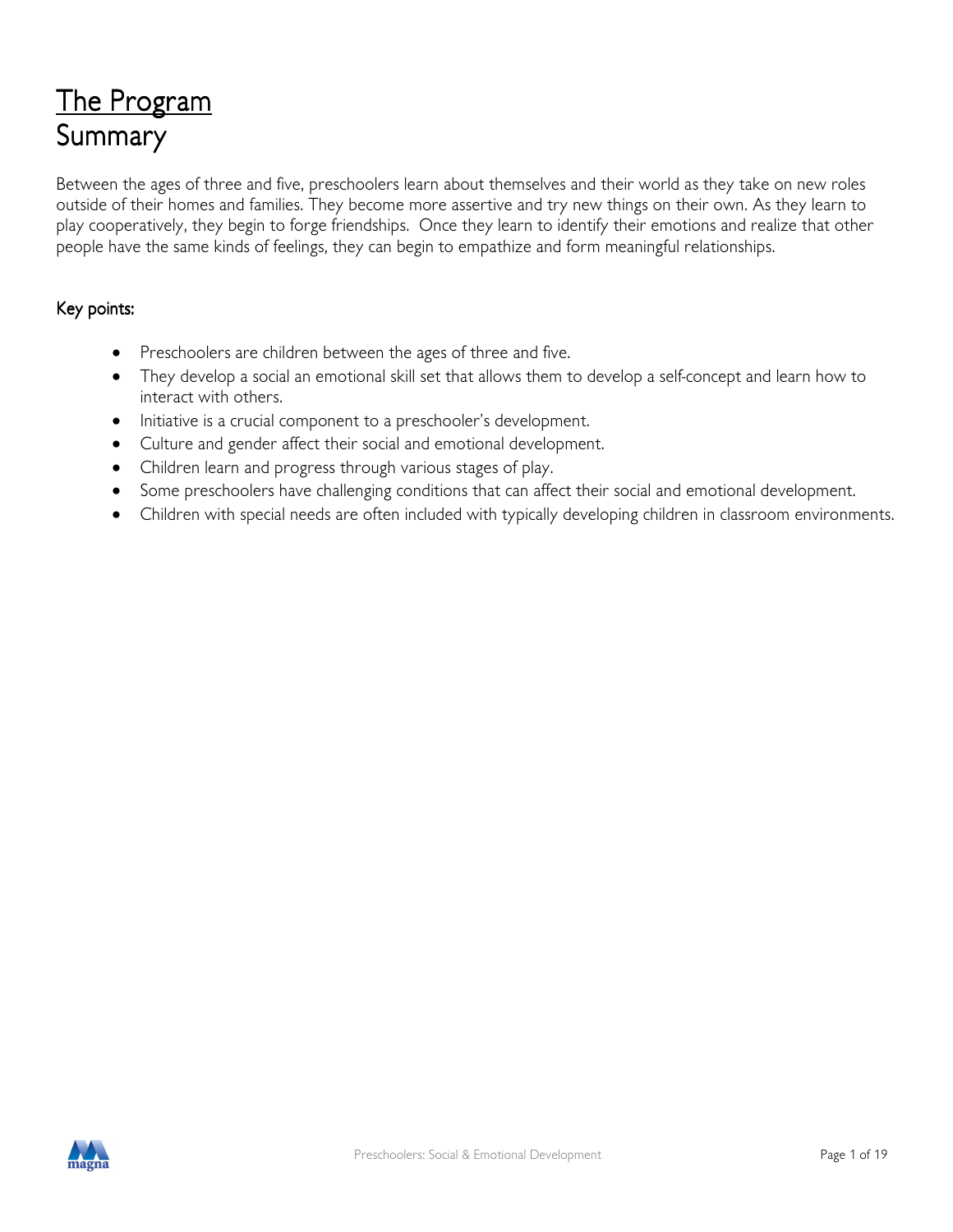### Initiative

Developmental theorist Erik Erikson established stages of emotional development that individuals go through in their lifetime. In each stage, there is a struggle between two opposite emotions. Preschoolers struggle between initiative and guilt. Erikson cautioned that if this initiative is criticized or inhibited, children will develop feelings of guilt which can hurt their emotional growth. They might stop trying new and creative things and begin to think of themselves in a negative way. If caregivers create a safe environment in which risk taking and creative pursuits are encouraged, a child's sense of initiative will grow and she will view herself in a positive way.

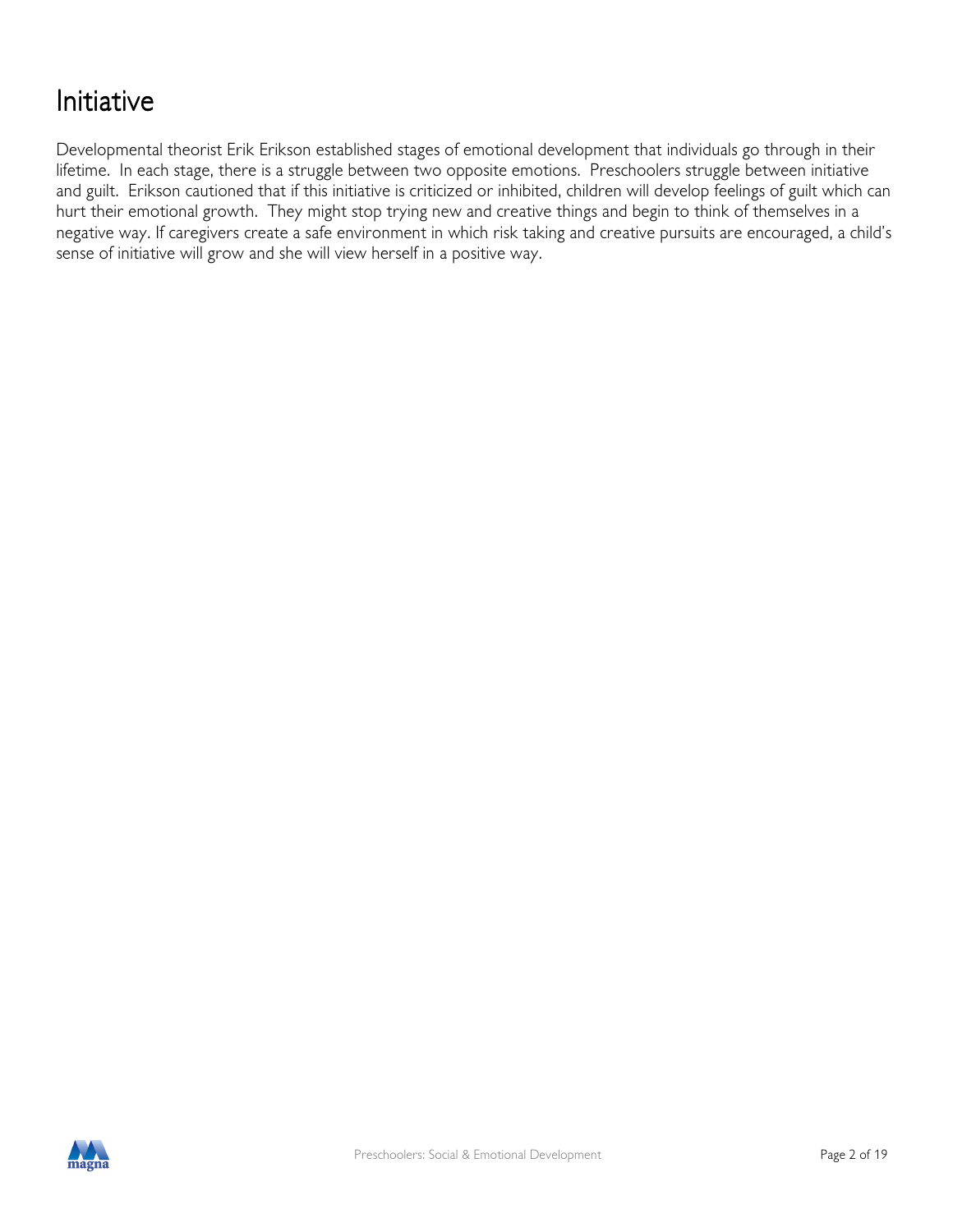### Self-Concept

Self-concept is the overall opinion a person has about his or her abilities, strengths, weaknesses, and status. Preschoolers are often heard commenting about their successes, saying things like, "I built a really tall tower." "I cleaned the toys all by myself." or "Look at how high I can jump!" Even when failing to accomplish a difficult task for the first time, most preschoolers will try again with the confidence that they will be successful. They can lose this optimism, however, if they experience repeated failure, frustration, and disapproval.

An atmosphere of respect and acceptance with opportunities for success through open-ended activities can help promote a positive self-concept. Preschoolers also develop responsibility through weekly "jobs" and assisting adults and peers. Caregivers can encourage them to make choices, try new experiences, and feel ownership of their actions.

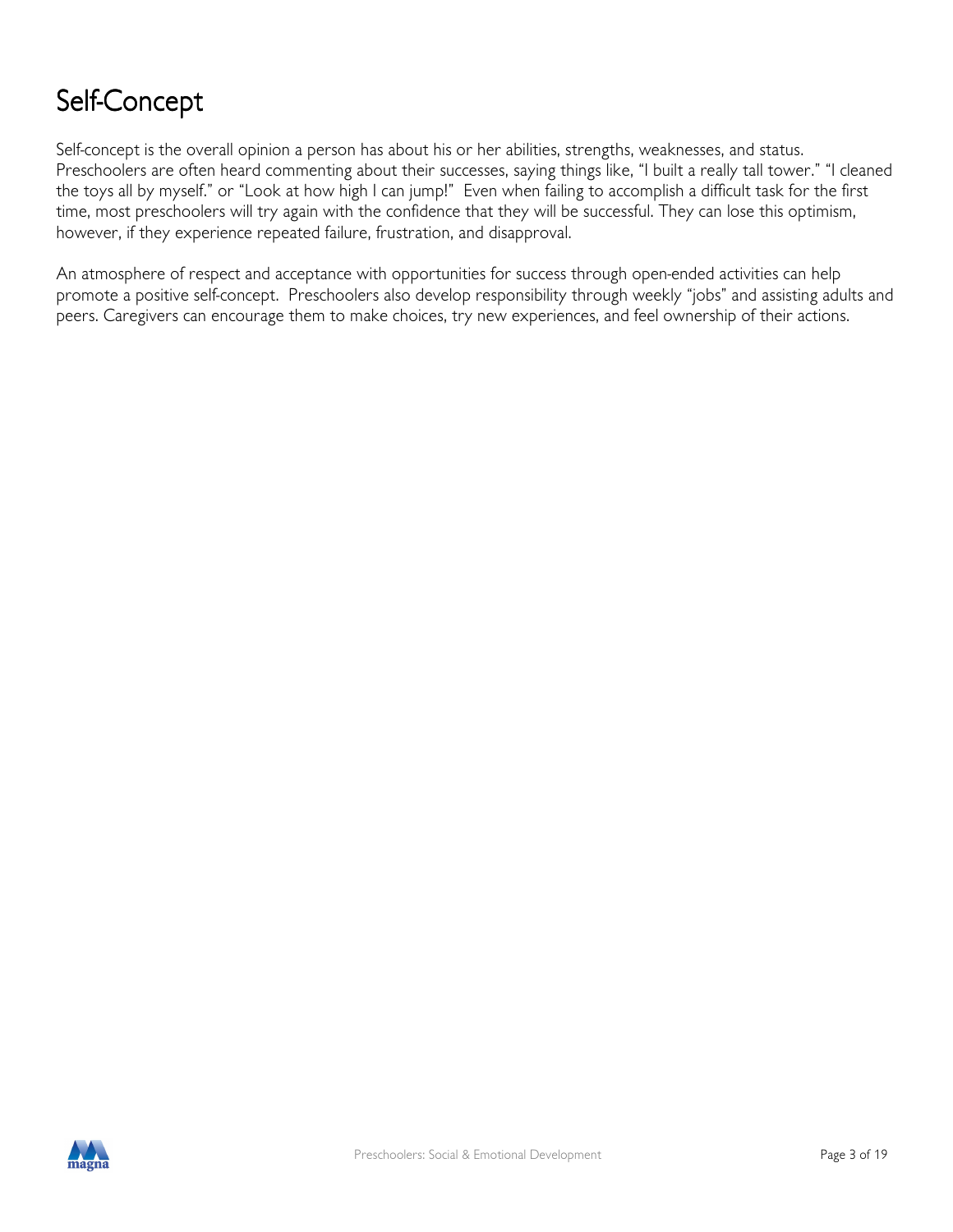### Culture and Gender

Not all cultures view initiative in the same way. Some Eastern cultures value restraint and cautious behavior in children and Mexican American culture values a low level of assertion. It is important for caregivers to be sensitive to cultural differences and not expect the same level of initiative from all children. Cultural differences can affect a child's selfconcept. There are things that can be done to help children feel good about themselves as well as have positive feelings about children of other nationalities.

Most children have a strong sense of what it means to be a boy or a girl. They show gender differences in how they play and in their choice of preferred toys. By as early as eighteen months, boys and girls show a preference toward sexstereotyped toys and adopt gender-stereotyped behaviors. There isn't a clear-cut reason as to why this happens. Whether it is parental reinforcement, media influence, or the way the brain is wired, preschool-aged children tend to have rigid expectations about male and female characteristics. As children mature cognitively, they become less stereotyped in their beliefs and behaviors.

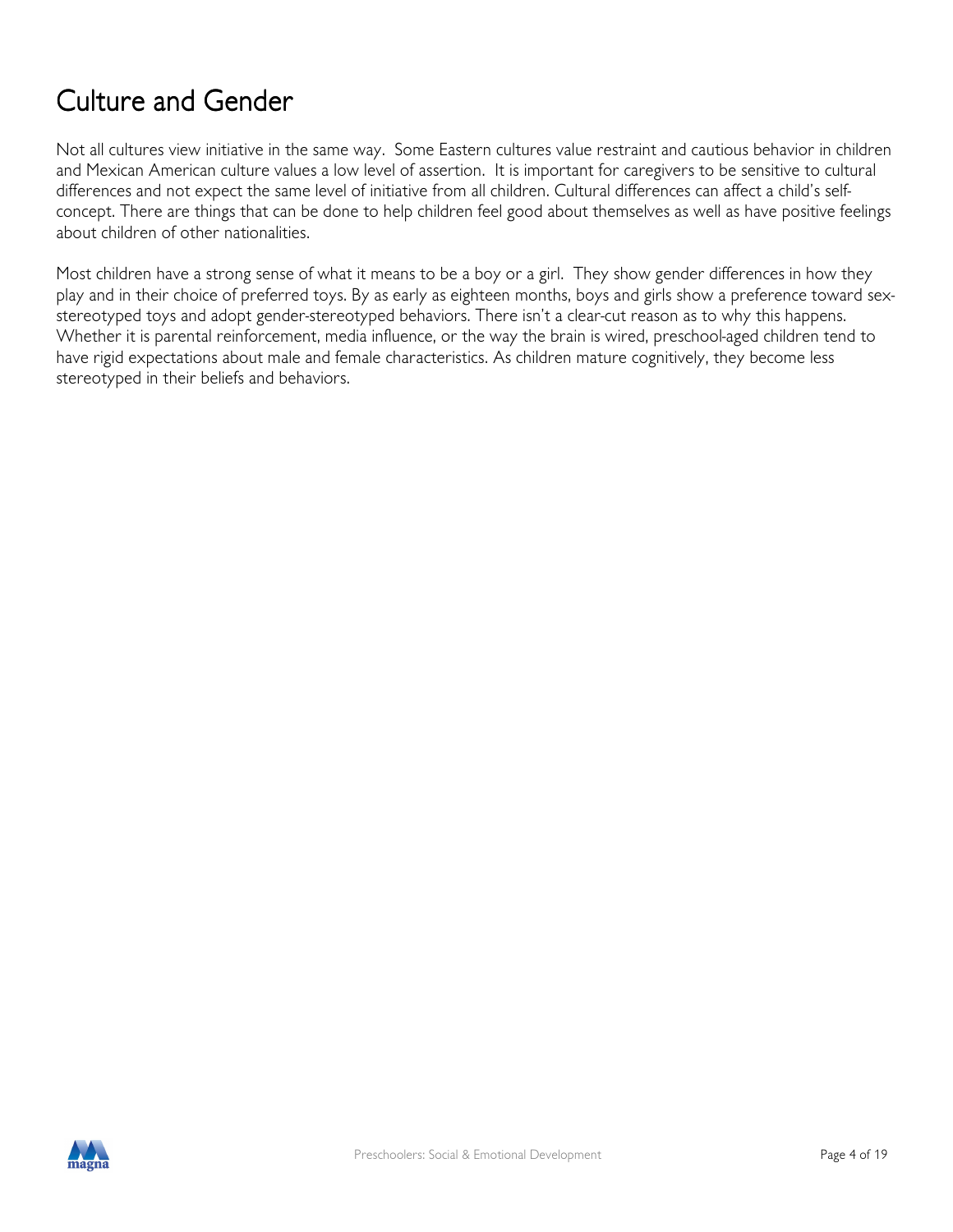### Play and Friendships

So much of a preschooler's life is about play. Often, that means playing with other children. There are various levels of social participation. When preschoolers begin to play within the context of a group setting, a child will often progress through stages of interaction; from unoccupied behavior where there is no interaction with peers, to cooperative play where they interact with each other in games that share a common theme and goal.

More social interaction leads preschoolers to develop friendships that sometimes last only as long as a specific activity, other times for a few days, and in some cases, many years. These relationships can ease the process of separating from the family and becoming more independent. They provide great social opportunities, and are bridges from the individual to the rest of the world. Friendships can help a child see things from a new perspective and move away from egocentric thinking. Together, preschoolers and their friends discover new things, solve problems, and even squabble. Through all of this, they can safely try out new social skills, build self esteem, and learn to resolve conflicts.

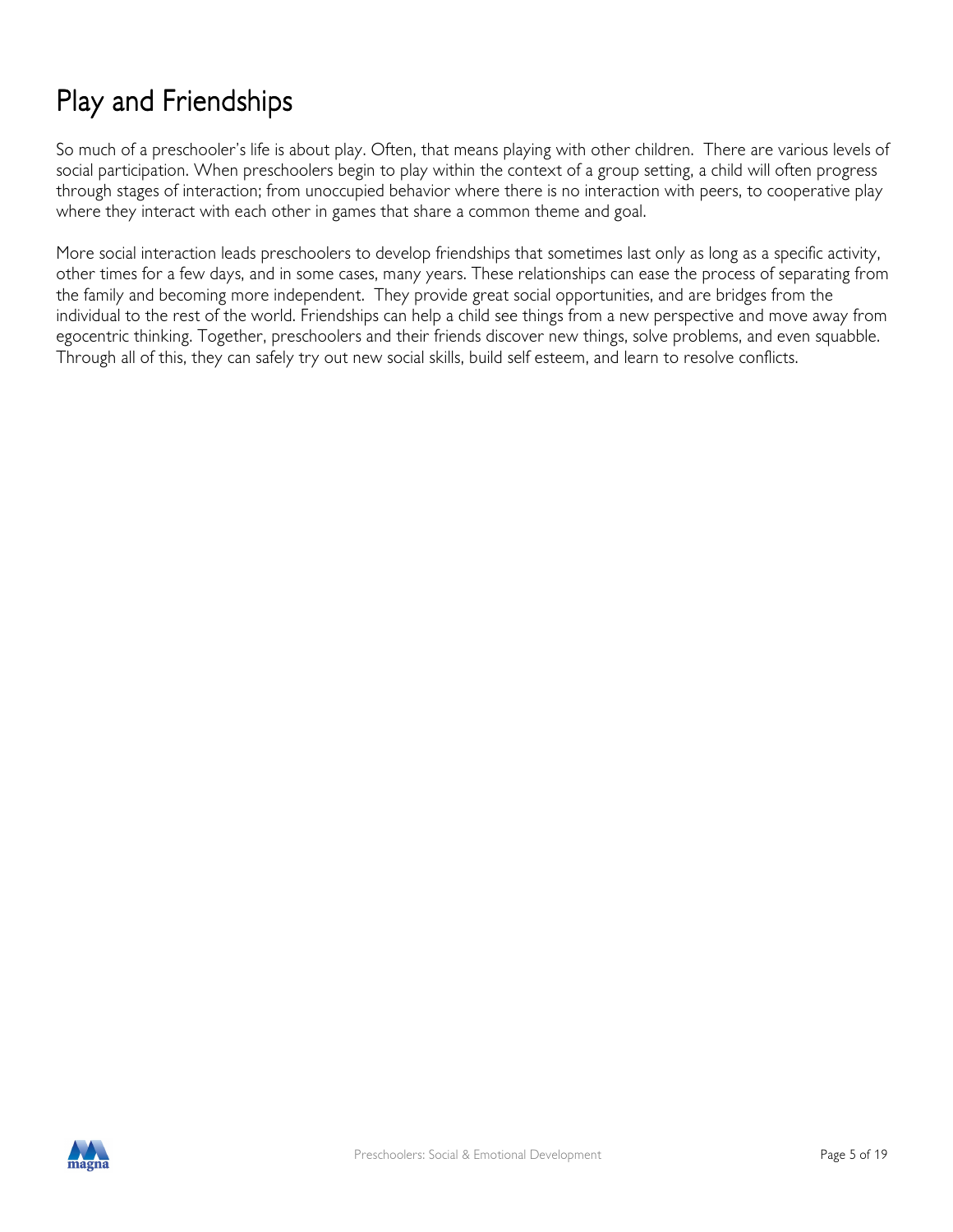### Pro-social and Anti-Social Behaviors

In social interaction, children can behave in both pro-social and anti-social ways. Examples of positive behaviors are empathy and altruism. Negative behaviors are aggression and bullying. Both kinds of behaviors will contribute to a child's ability to make friends and affect how fully they participate in activities. In their interactions with peers, children commonly show kindness and compassion. They often help each other with tasks, share toys, and try to comfort someone who is sad. Aggression in preschoolers can be exhibited in physical ways like hitting, biting, or kicking; verbally, in the form of teasing, name-calling, and threats; and bullying, which is usually unprovoked aggression against a weaker peer. Parents and caregivers can redirect a child's aggression to positive outlets like art, music, or exercise; model and reward non-aggressive behavior; and use caution when exposing a child to mass media.

It is important not to mistake common play behaviors like arguments and rough and tumble play for aggression. Wrestling and play fighting where no one is hurt is normal and even considered helpful in preschoolers' social interactions. It is natural for children to have conflicts and arguments. They may get very angry and raise their voices at each other. If they are working through a conflict this way, and no one is getting hurt physically or emotionally, this isn't aggression.

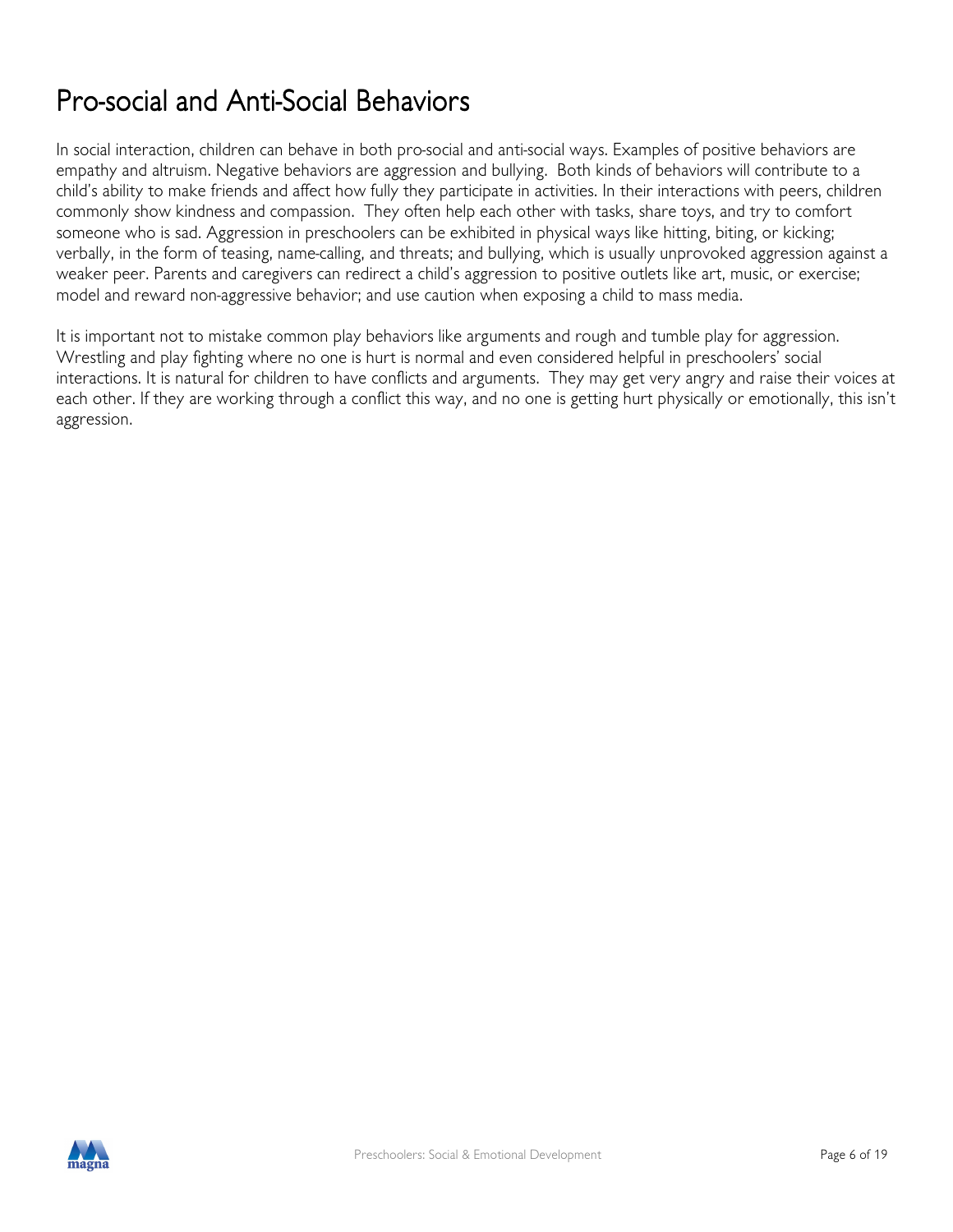## Children With Special Needs

Children with special needs like visual and hearing impairments as well as physical and cognitive differences may need assistance with social interactions. Children with special needs are sometimes rejected by peers. Visually and hearing impaired students may be unable to respond to their peers' initiatives, and children with cognitive differences may not have the social skills to interact with children as well as their typically developing peers.

Teachers and caregivers can assist in the social interaction of children with special needs and their typically developing peers. They can insure that the physical layout of the classroom is conducive to allowing children with crutches or wheelchairs to fully participate in activities. Sometimes, adults can intervene and encourage parallel play and even collaborative play with their typically developing peers. They can teach language and social skills necessary for positive social interactions. Finally, they can guide both children with special needs and typically developing children in understanding the behaviors and motivations of each other.

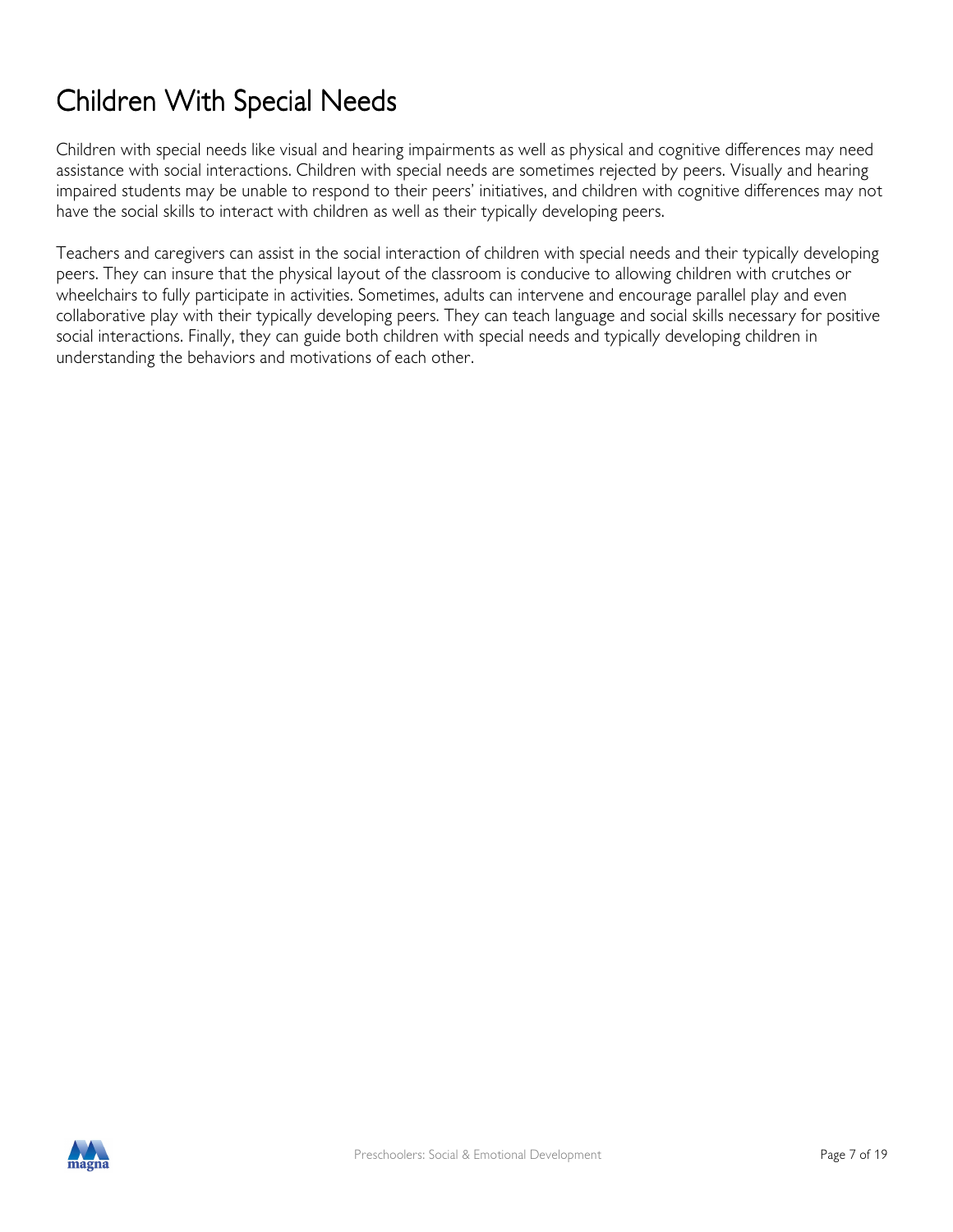### Review

- The preschool years are a time of emerging independence and initiative.
- Children begin to discover their strengths and develop self-concepts.
- Friendships are helpful in developing social skills.
- The many stages of play are important to social and emotional development.
- Preschoolers learn how to interact with others, experiment with different roles, and develop friendships.
- Culture and gender play a part in a preschooler's development.
- Teachers and caregivers can implement strategies to foster pro-social behaviors, and help with anti-social behaviors.
- Children with special needs may need help with social interactions.

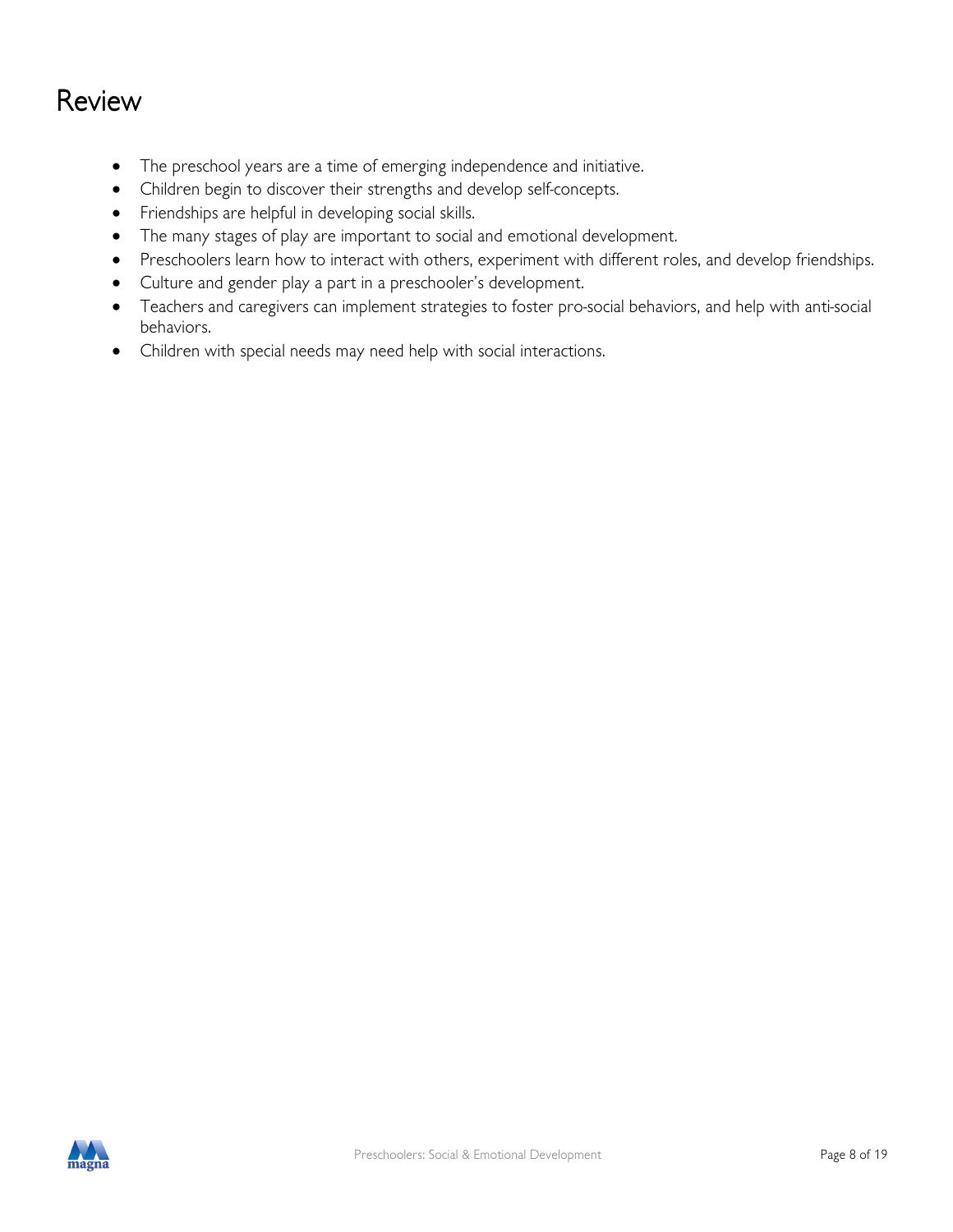### Interactive Elements Questions For Discussion

1. Why might teachers and caregivers be reluctant to let a child take initiative?

 Sometimes taking initiative might mean a child will try something new or unusual. Parents and caregivers might fear that a child will get hurt or messy and would rather avoid those possibilities.

2. What are some activities that could foster initiative in preschoolers, and what kinds of actions and words used by adults might inhibit initiative?

Building blocks, dramatic play materials, art supplies, and large motor free play are examples of open ended activities that promote initiative. Statements like, "Stop asking so many questions." and "You'll never be able to do that, so don't bother trying." are examples of statements that could inhibit initiative.

3. Why should caregivers be aware of a child' cultural background in terms of his social and emotional development?

Answers should touch on the concept that not all cultures view initiative in the same way. Caregivers should be aware of cultural differences and not expect the same level of initiative from all children.

4. What are some accommodations a preschool classroom teacher could make to assist children with special needs improve their social skills?

Answers should include:

- Insuring that the physical layout of the classroom is conducive to allowing children with crutches or wheelchairs to fully participate in activities.
- Encouraging parallel play and even collaborative play with their typically developing peers.
- Teaching language and social skills necessary for positive social interactions.
- Guiding both children with special needs and typically developing children in understanding the behaviors and motivations of each other.

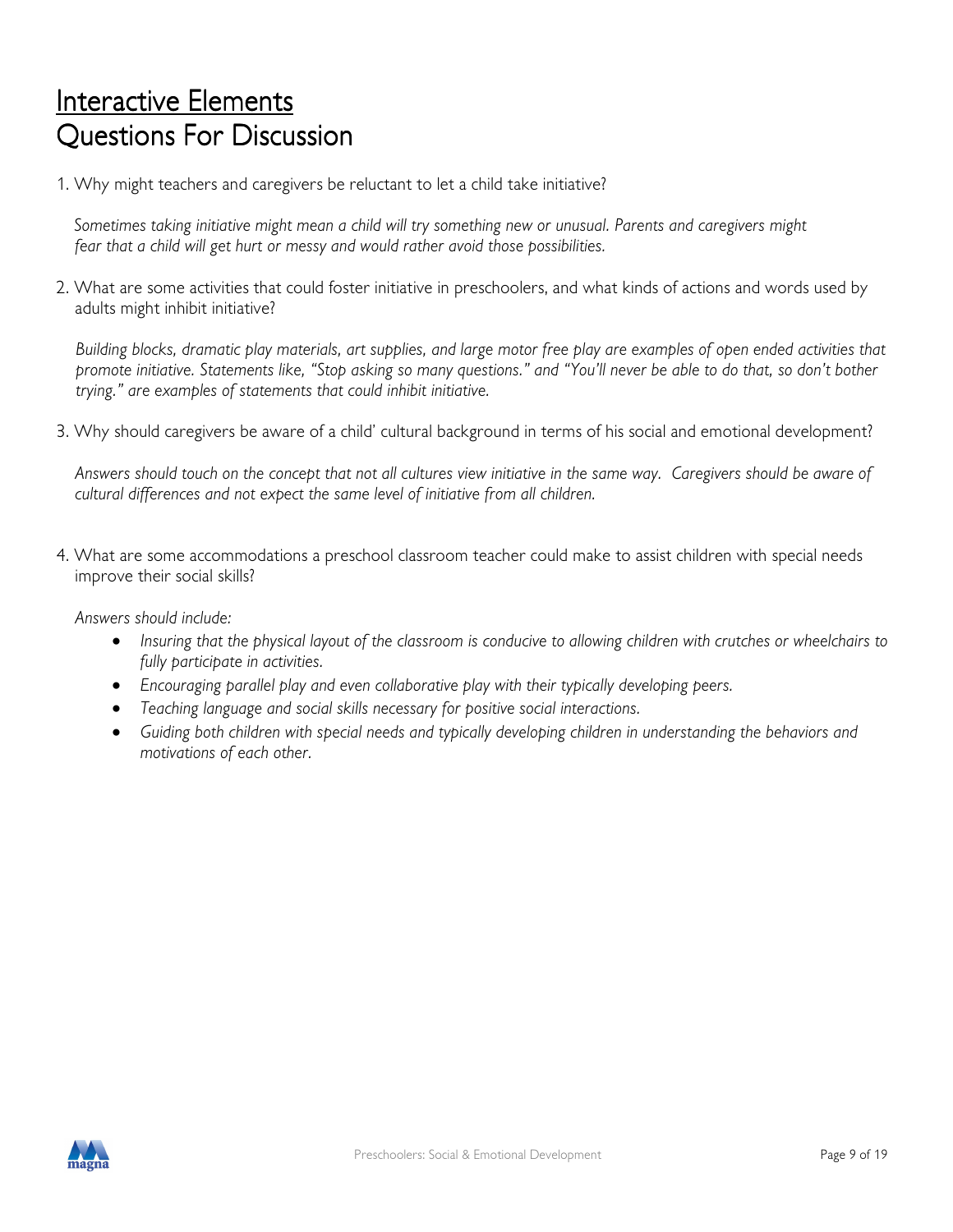## Suggested Activities

- 1. Give students an opportunity to observe some preschoolers in a group setting (classroom or childcare facility). Have them bring notebooks and record some of the activities and behaviors they remember from the program. Ask them to pay special attention to how the children play and interact with their peers.
- 2. Put students in the role of preschool teacher. Ask small groups to create a lesson plan that could be used in a four-year-old preschool classroom. The plan should include activities that foster initiative and promote a positive self-concept.

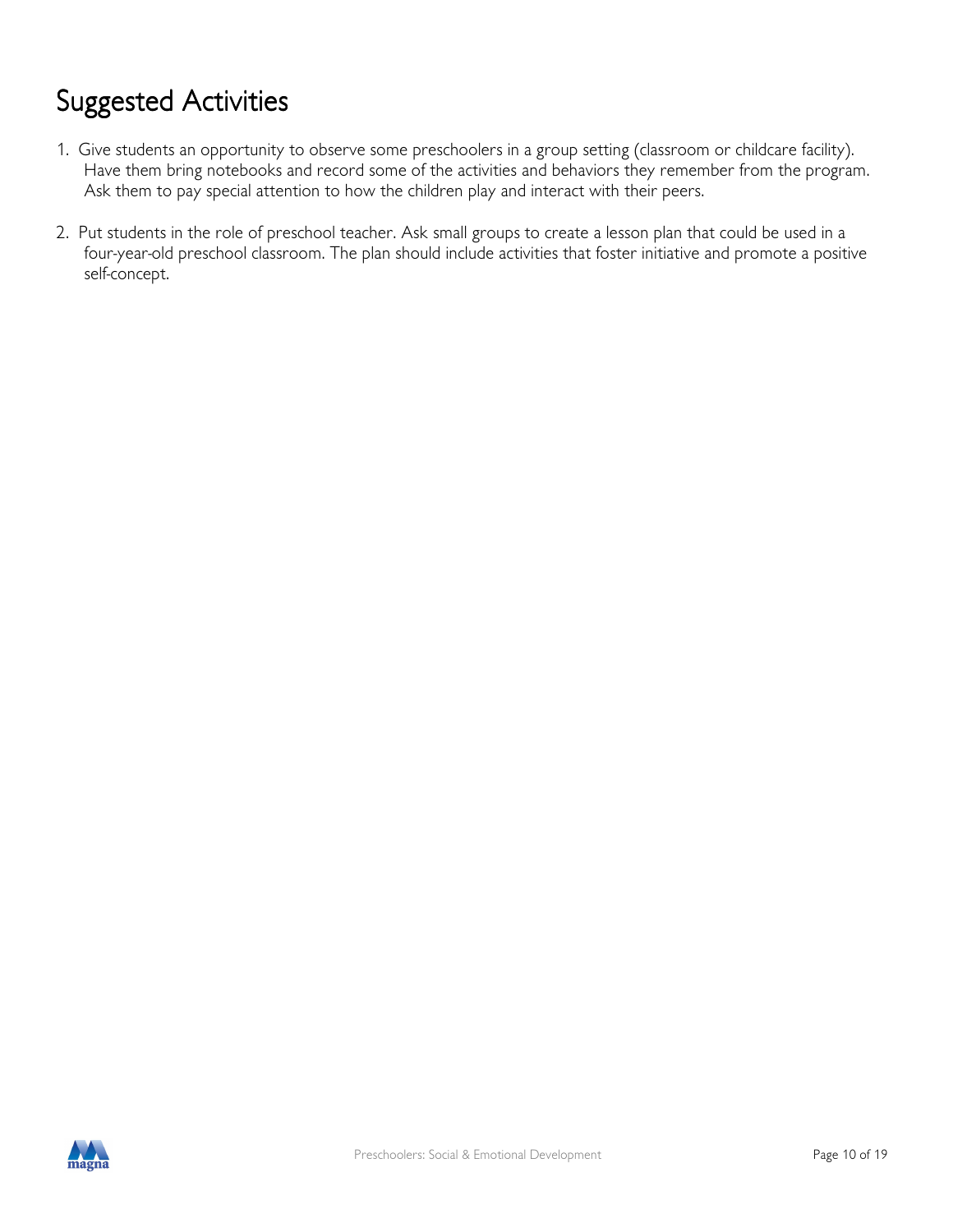## Research Project

Research the stage theory of Erik Erickson regarding the development of preschool-aged children.

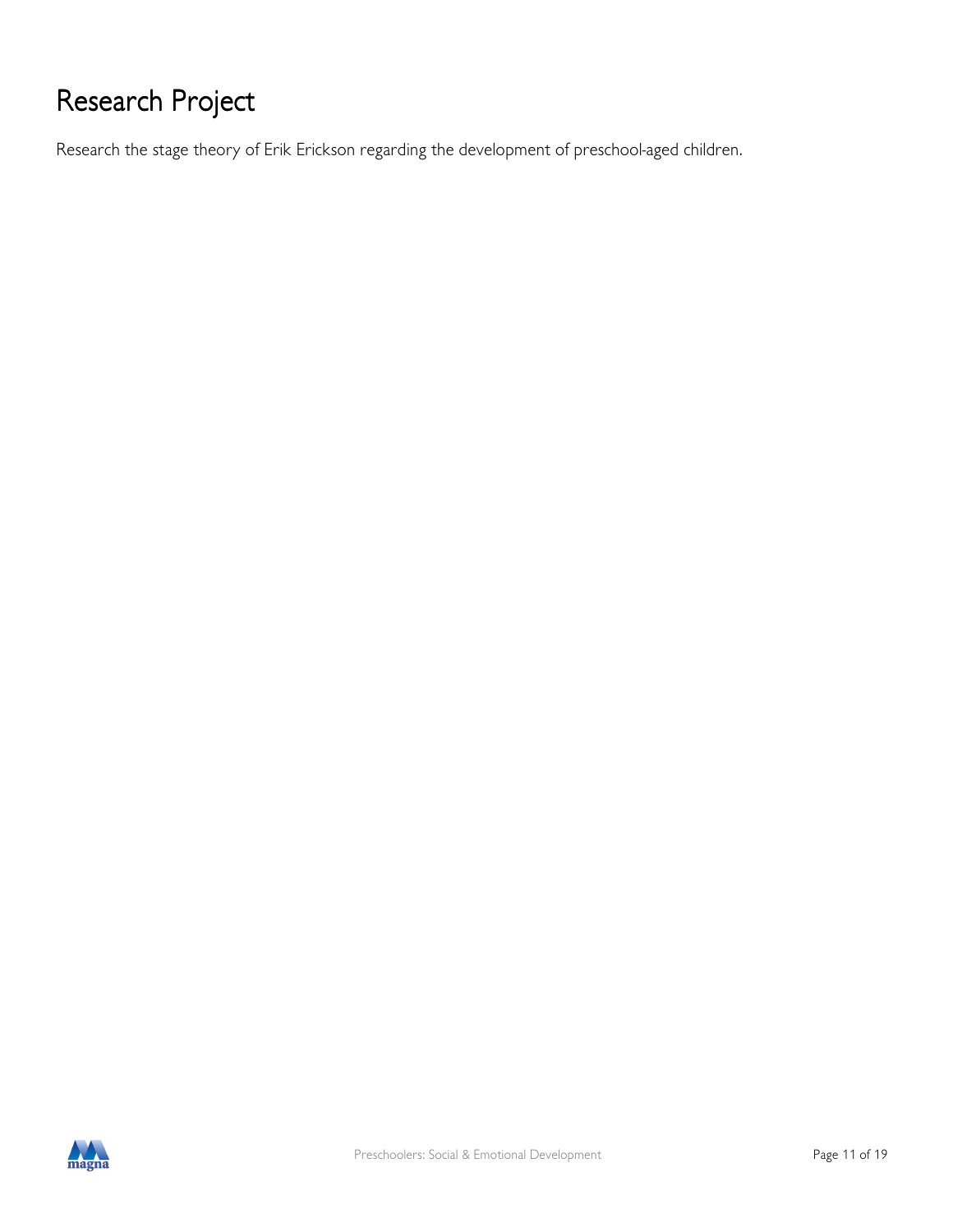### Preschoolers Evaluation/Testing Fill-In-The-Blank

Fill in the blanks with the correct words from the bank at the bottom of the page.

| Social and emotional development is the __________________________that gives children the ability to identify and |              |                                                                                                                                       |             |  |
|-------------------------------------------------------------------------------------------------------------------|--------------|---------------------------------------------------------------------------------------------------------------------------------------|-------------|--|
| understand their own feelings and those of others. It helps them feel ______________________, which is the        |              |                                                                                                                                       |             |  |
| awareness of and sharing of another person's feelings. They are able to manage and express their                  |              |                                                                                                                                       |             |  |
|                                                                                                                   |              | ___________________________, regulate their own behavior, and begin to take _________________________, or try new                     |             |  |
|                                                                                                                   |              | things on their own. Between the ages of three and five, preschoolers form opinions about their own abilities and                     |             |  |
|                                                                                                                   |              | status- they develop a _____________________________. So much of a preschooler's life is about play. Often, that means                |             |  |
| playing with other children. There are various levels of social ______________________________, ranging from      |              |                                                                                                                                       |             |  |
|                                                                                                                   |              | unoccupied play to fully interactive games with their peers. ________________________________ can help a child see things from a      |             |  |
|                                                                                                                   |              | new perspective and move away from ___________________________thinking. In social interactions, children can exhibit                  |             |  |
|                                                                                                                   |              | _________________________________behaviors like kindness and altruism, or __________________________________behaviors like aggression |             |  |
|                                                                                                                   |              | and bullying. In ______________________________ classrooms, teachers can guide students with special needs and typically              |             |  |
| developing children to understand the behaviors and ____________________________ of each other.                   |              |                                                                                                                                       |             |  |
|                                                                                                                   |              |                                                                                                                                       |             |  |
| Word Bank:                                                                                                        |              |                                                                                                                                       |             |  |
| pro-social                                                                                                        | emotions     | skill set                                                                                                                             | initiative  |  |
| empathy                                                                                                           | friendships  | egocentric                                                                                                                            | anti-social |  |
| participation                                                                                                     | self-concept | inclusive                                                                                                                             | motivations |  |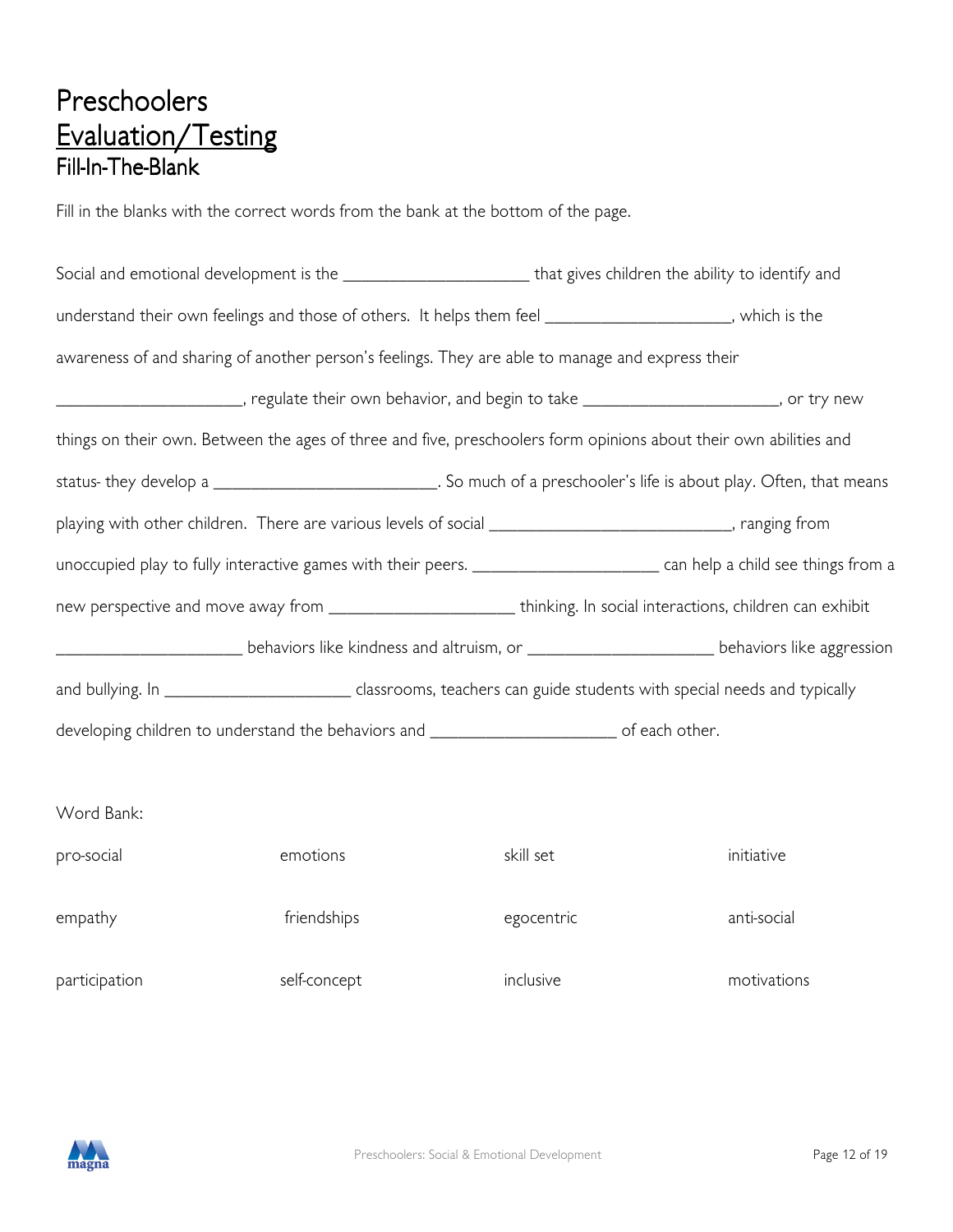### Preschoolers Fill-In-The-Blank Answer Key

Fill in the blanks with the correct words from the bank at the bottom of the page.

Social and emotional development is the *skill set* that gives children the ability to identify and understand their own feelings and those of others. It helps them feel empathy, which is the awareness of and sharing of another person's feelings. They are able to manage and express their **emotions**, regulate their own behavior, and begin to take *initiative*, or try new things on their own. Between the ages of three and five, preschoolers form opinions about their own abilities and status- they develop a self-concept. So much of a preschooler's life is about play. Often, that means playing with other children. There are various levels of social **participation**, ranging from unoccupied play to fully interactive games with their peers. Friendships can help a child see things from a new perspective and move away from egocentric thinking. In social interactions, children can exhibit **pro-social** behaviors like kindness and altruism, or *anti-social* behaviors like aggression and bullying. In *inclusive* classrooms, teachers can guide students with special needs and typically developing children to understand the behaviors and **motivations** of each other.

Word Bank:

| pro-social    | emotions     | skill set  | initiative  |
|---------------|--------------|------------|-------------|
| empathy       | friendships  | egocentric | anti-social |
| participation | self-concept | inclusive  | motivations |

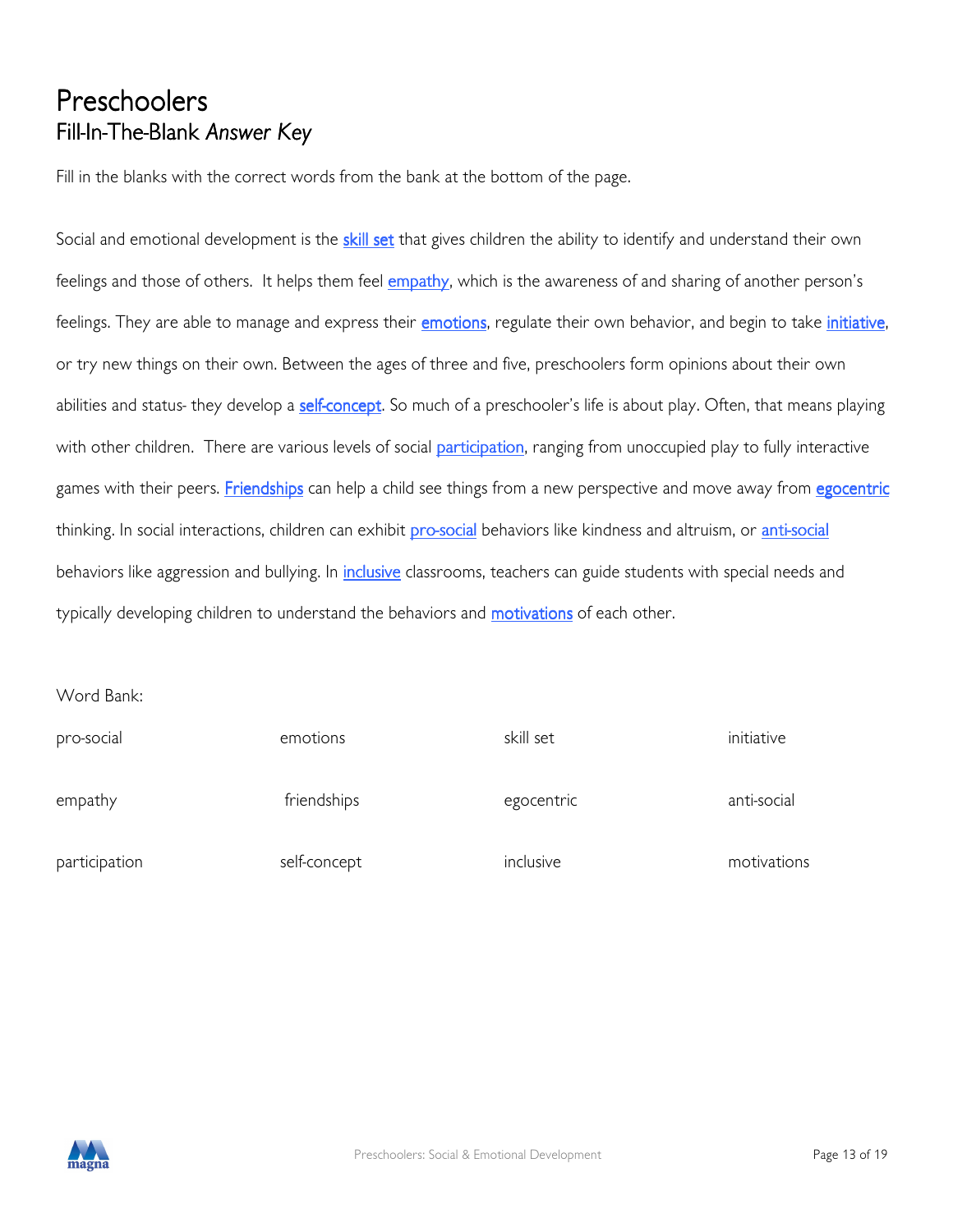### Preschoolers Multiple Choice Worksheet

Circle the best available answer for each of the following:

- 1) The ultimate stage of social interaction is:
	- a) unoccupied play
	- b) parallel play
	- c) cooperative play
	- d) onlooker behavior
- 2) The social and emotional skill set does NOT include:
	- a) feeling empathy
	- b) understanding language
	- c) managing behavior
	- d) establishing relationships

3) According to Erikson's Stage Theory, preschoolers fall into the stage involving:

- a) trust and mistrust
- b) autonomy and doubt
- c) initiative and guilt
- d) intimacy and isolation
- 4) The practice of unselfish concern for others is called:
	- a) altruism
	- b) initiative
	- c) collectivism
	- d) egocentrism
- 5) Aggressive behavior does NOT include:
	- a) rough and tumble play
	- b) bullying
	- c) name calling
	- d) hitting

6) Some babies show a preference toward sexstereotyped toys by as early as:

- a) two months
- b) six months
- c) twelve months
- d) eighteen months

7) To foster initiative during an art project, emphasis should be placed upon:

- a) the final product
- b) the process
- c) accuracy
- d) neatness
- 8) A child saying, "I can do it myself!" is an example of:
	- a) scaffolding b) empathy c) irreversibility d) initiative

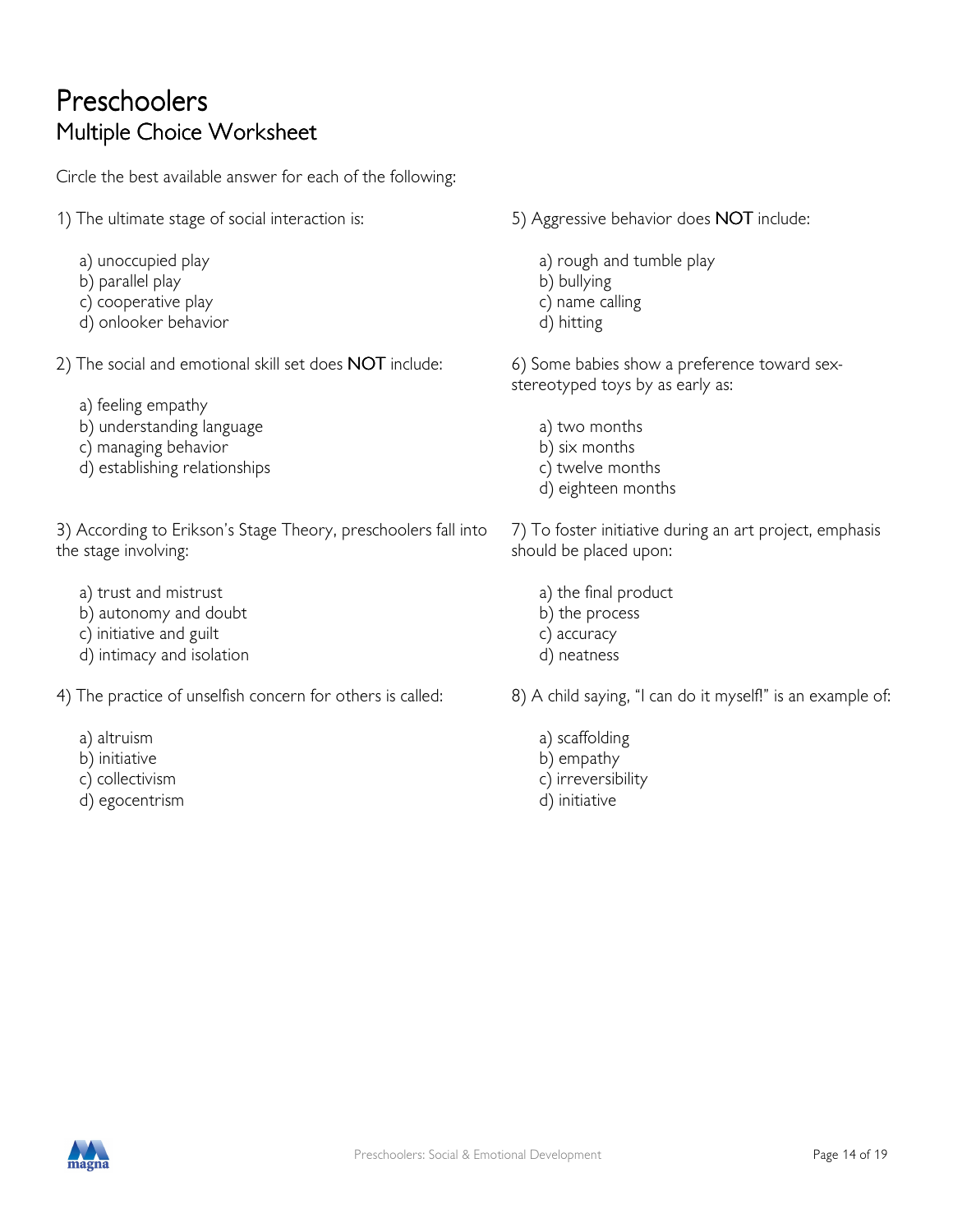### Preschoolers Multiple Choice Worksheet Answer Key

Circle the best available answer for each of the following:

1) The ultimate stage of social interaction is:

- a) unoccupied play
- b) parallel play
- c) cooperative play
- d) onlooker behavior
- 2) The social and emotional skill set does NOT include:
	- a) feeling empathy
	- b) understanding language
	- c) managing behavior
	- d) establishing relationships

3) According to Erikson's Stage Theory, preschoolers fall into the stage involving:

- a) trust and mistrust
- b) autonomy and doubt
- c) initiative and guilt
- d) intimacy and isolation
- 4) The practice of unselfish concern for others is called:
	- a) altruism
	- b) initiative
	- c) collectivism
	- d) egocentrism

5) Aggressive behavior does NOT include:

- a) rough and tumble play b) bullying c) name calling
- d) hitting

6) Some babies show a preference toward sexstereotyped toys by as early as:

- a) two months
- b) six months
- c) twelve months
- d) eighteen months

7) To foster initiative during an art project, emphasis should be placed upon:

 a) the final product b) the process c) accuracy d) neatness

8) A child saying, "I can do it myself!" is an example of:

- a) scaffolding b) empathy
- c) irreversibility
- d) initiative

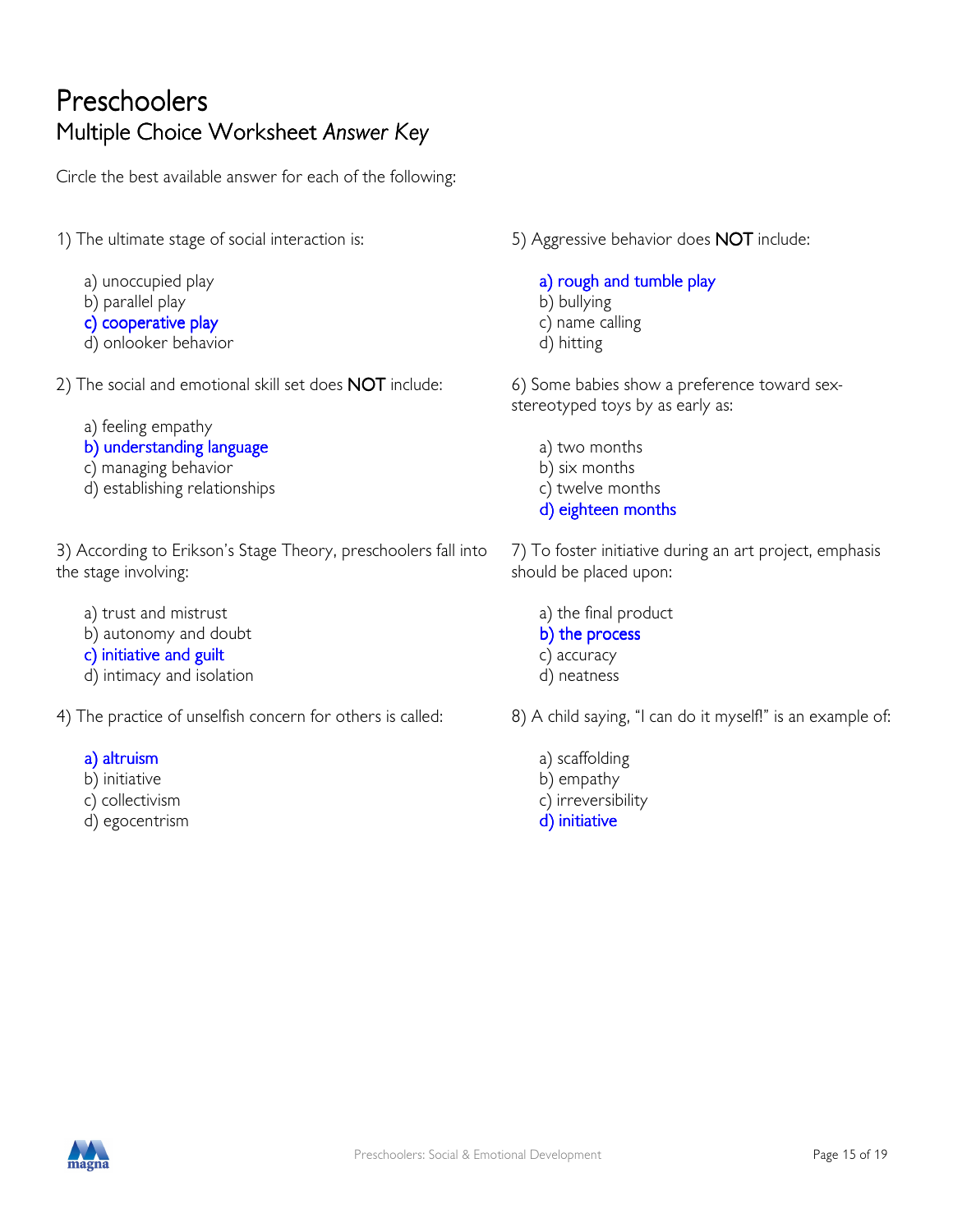### Preschoolers Quiz

Match behavior described in the first column to the best available answer in the second column.

| Marie is crying because her pet goldfish died, and her friend Asheli feels sad<br>too.                                                                                 | 1) unoccupied play         |
|------------------------------------------------------------------------------------------------------------------------------------------------------------------------|----------------------------|
| Joey is building a truck and Oscar is building a skyscraper. They sit together<br>and share blocks, but do not participate in each other's projects.                   | 2) onlooker<br>behavior    |
| Tyler is digging a hole in the sandbox. Peyton walks over and starts digging<br>right next to him, but they do not interact with each other.                           | 3) parallel play           |
| Billy is playing in a cardboard box. Susan brings over some markers. They<br>decide to decorate the box together and pretend to be astronauts on the<br>space shuttle. | 4) associative play        |
| Ava sees that Daniel forgot his lunch, so she gives him her favorite granola bar.                                                                                      | 5) cooperative play        |
| Nathan sits alone and traces lines in the sand with a stick.                                                                                                           | 6) anti-social<br>behavior |
| Margaret hits and bites other students when she doesn't get her way.                                                                                                   | 7) empathy                 |
| Jack sits on a bench watching other children play tag.                                                                                                                 | 8) altruism                |

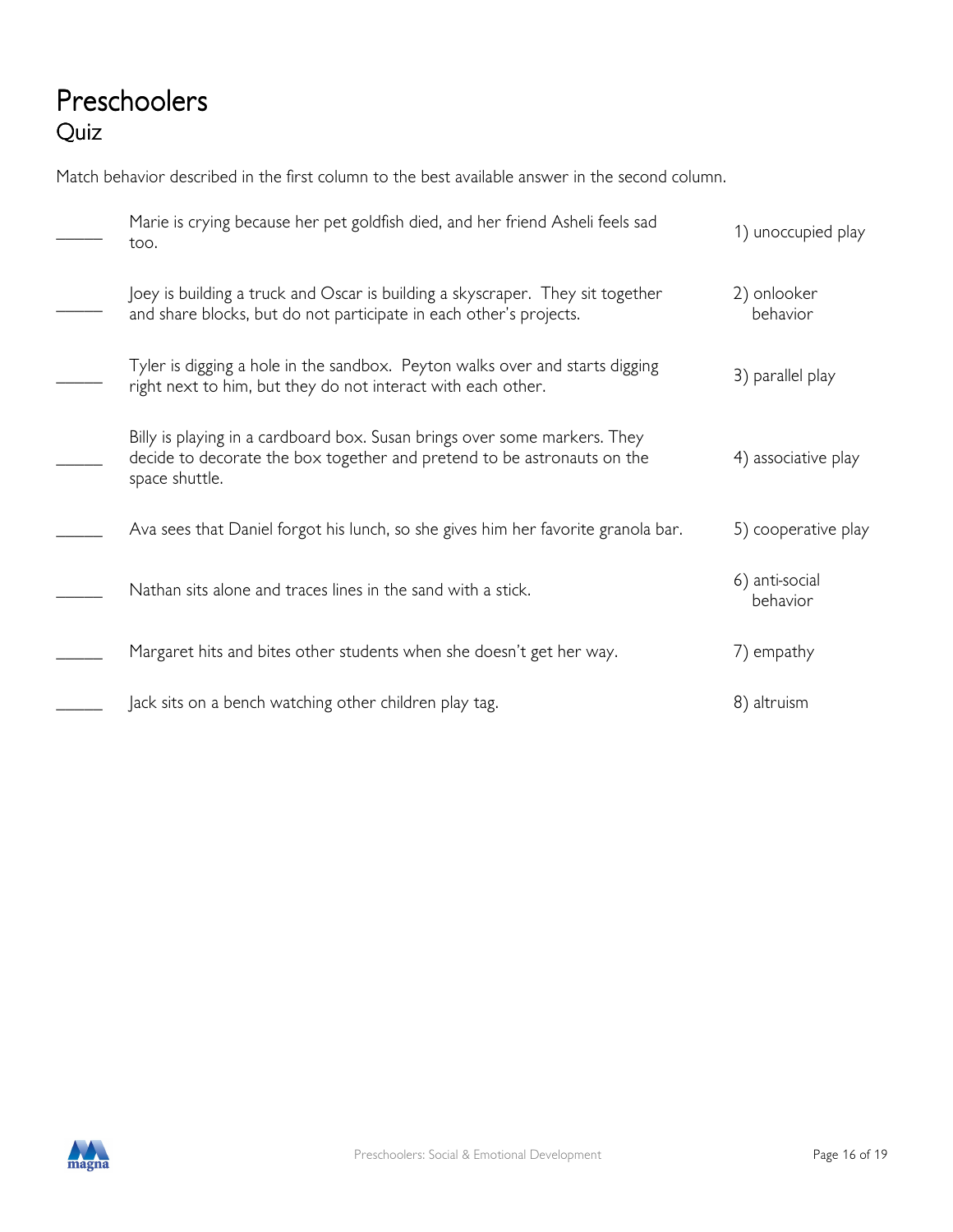### Preschoolers Quiz Answer Key

Match the words in the first column to the best available answer in the second column.

| 7) empathy              | Marie is crying because her pet goldfish died, and her friend Ashley feels sad too.                                                                                 |
|-------------------------|---------------------------------------------------------------------------------------------------------------------------------------------------------------------|
| 4) associative play     | Joey is building a truck and Oscar is building a skyscraper. They sit together and share<br>blocks, but do not participate in each other's projects.                |
| 3) parallel play        | Tyler is digging a hole in the sandbox. Peyton walks over and starts digging right next<br>to him, but they do not interact with each other.                        |
| 5) cooperative play     | Billy is playing in a cardboard box. Susan brings over some markers. They decide to<br>decorate the box together and pretend to be astronauts on the space shuttle. |
| 8) altruism             | Ava sees that Daniel forgot his lunch, so she gives him her favorite granola bar.                                                                                   |
| 1) unoccupied play      | Nathan sits alone and traces lines in the sand with a stick.                                                                                                        |
| 6) anti-social behavior | Margaret hits and bites other students when she doesn't get her way.                                                                                                |
| 2) onlooker behavior    | Jack sits on a bench watching other children play tag.                                                                                                              |

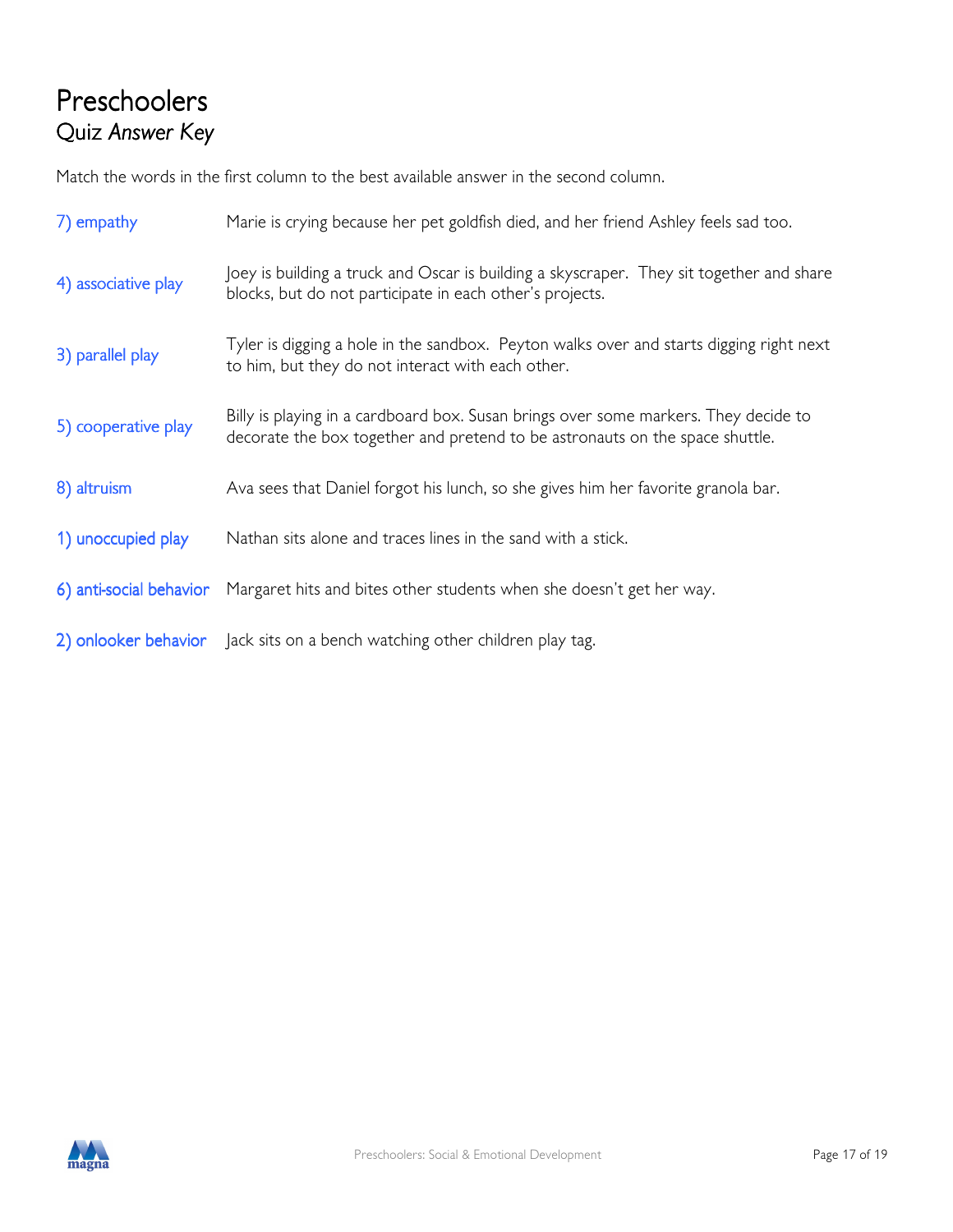### Glossary

#### **Aggression**

Behavior that is intended to harm or threaten another person

#### Altruism

The practice of unselfish concern for others

#### Associative Play

Stage of play characterized by children playing near each other, sharing materials and conversing, but not getting involved with each other's activity

#### Cooperative Play

Stage of play where children interact with a shared theme and goal to their activity

#### **Egocentrism**

The inability to take on the perspective of another person

#### **Empathy**

Awareness and sharing of another person's feelings

#### **Inclusive Education**

The practice that welcomes children with special needs into the classroom to learn alongside typically developing children

#### Initiative

An emotional state in which preschoolers become assertive, take social and creative risks, and try to do things on their own

#### Onlooker Behavior

Behavior in which a child watches closely what other children are doing, shows interest and even circles or stands on the sidelines of the action but does not get involved

#### Parallel Play

Stage of play where children will play side by side with their peers, sometimes copying one another with little or no interaction with each other

#### Self-concept

The overall opinion a person has about his or her abilities, strengths, weaknesses, and status

#### **Social Participation**

The level of a child's interaction with his peers